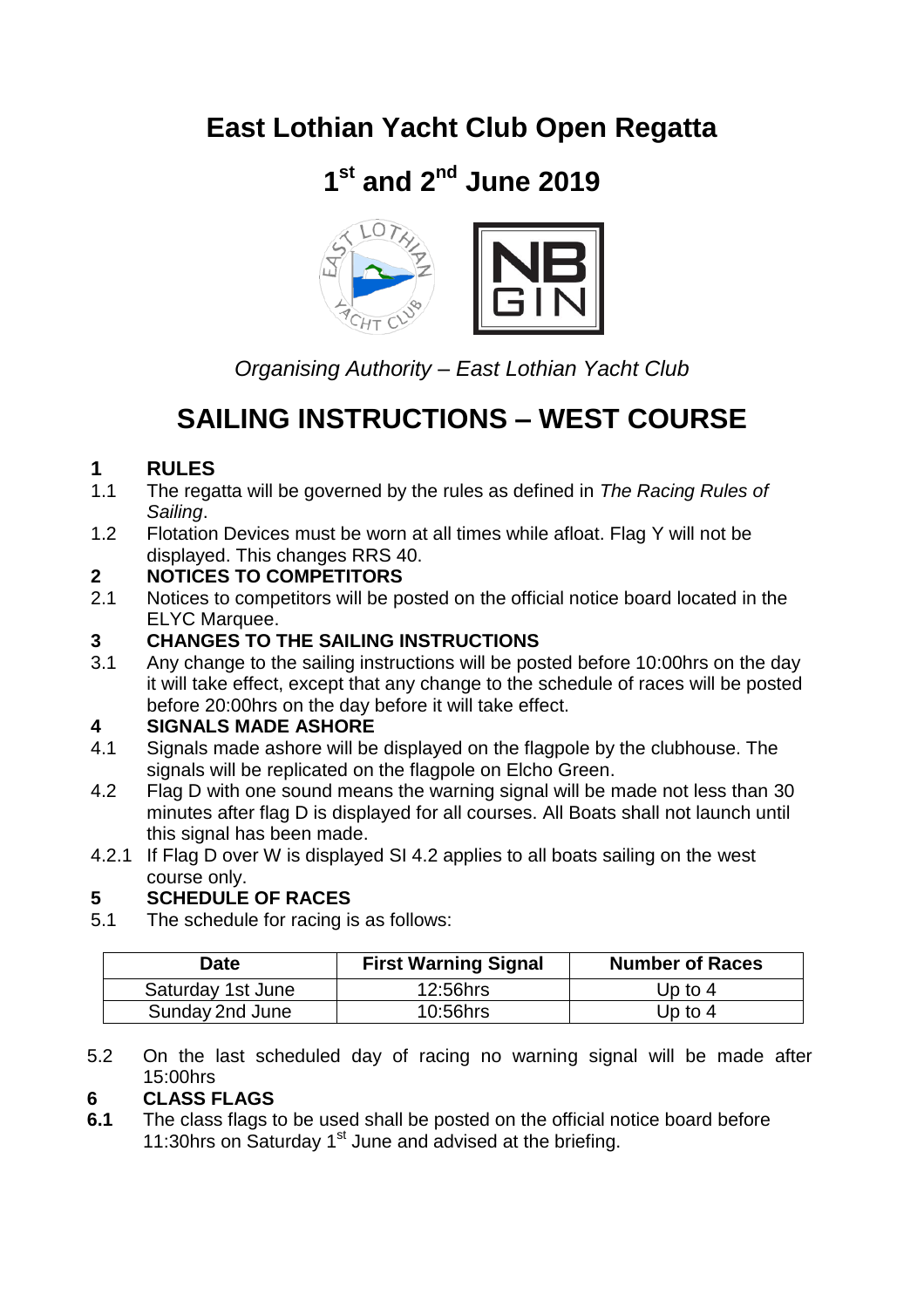# **7 RACING AREAS**

The courses will be in the west bay of North Berwick between Craigleith Island and the Lamb offshore of the Law rocks.

# **8 THE COURSES**

- The diagram in Attachment A show the courses to be sailed for the schedule of racing.
- 8.2 The approximate magnetic bearing to the first mark may be displayed on the committee boat.

# **9 MARKS**

9.1 Course marks shall be as detailed in the course chart in Attachment A and generally be yellow or orange cylindrical marks or red or yellow spherical buoys.

#### **10 THE START**

- 10.1 The line is defined as the line between the mast displaying an orange flag on the committee boat and the pin end buoy.
- 10.2 An inner limit mark may be used to protect the committee boat. If used, no yacht shall pass between the limit mark and the committee boat.
- 10.3 The race committee may choose to use a single starting sequence for a class or a rolling starting sequence to start a race as follows. This changes RRS 26.

| <b>Time</b>                                                       | <b>Signal</b>                      | <b>Signals Displayed/Removed</b>                                                  |
|-------------------------------------------------------------------|------------------------------------|-----------------------------------------------------------------------------------|
| 4 minutes                                                         | <b>Warning Signal</b>              | 1 <sup>st</sup> Class flag displayed                                              |
| 2 minutes                                                         | <b>Preparatory Signal</b>          | Preparatory signal displayed and next class<br>flag displayed if rolling sequence |
| 0 minutes                                                         | 1 <sup>st</sup> Class Start Signal | 1 <sup>st</sup> Class flag and preparatory removed if<br>not a rolling sequence.  |
| +2 minutes                                                        | 2 <sup>nd</sup> Class Start Signal | Class flag removed                                                                |
| Rolling sequence repeats with start signals at 2 minute intervals |                                    |                                                                                   |

- 10.4 In the event of a general recall the class that has failed to start will go to the end of the start sequence. The classes yet to start will continue without alteration. This changes RRS 29.2.
- 10.4.1 For general recalls of any class except the last one, the first substitute will be removed without a sound signal 1 minute after the starting signal of that class.
- 10.4.2 RRS 29.2 will apply in the event of a general recall for the last class starting.
- 10.5 A boat that does not start within 10 minutes of her warning signal shall be scored Did Not Start without a hearing. This changes RRS A4 and A5.

## **11 THE FINISH**

- 11.1 The finish line shall be defined by the course diagram in Attachment A.
- 11.2 An inner limit mark may be used to protect the finish boat. If used, no yacht shall pass between the limit mark and the finish boat.
- 11.3 The race committee may signal the intention to shorten course by displaying flag S with two sounds on the committee boat. The race committee may display flag S over class flags indicating that those classes only are to finish.
- 11.4 The race committee may move the committee boat at the finish from its position at the start. Alternately, classes may be finished by a RIB displaying flag S at any mark on the course.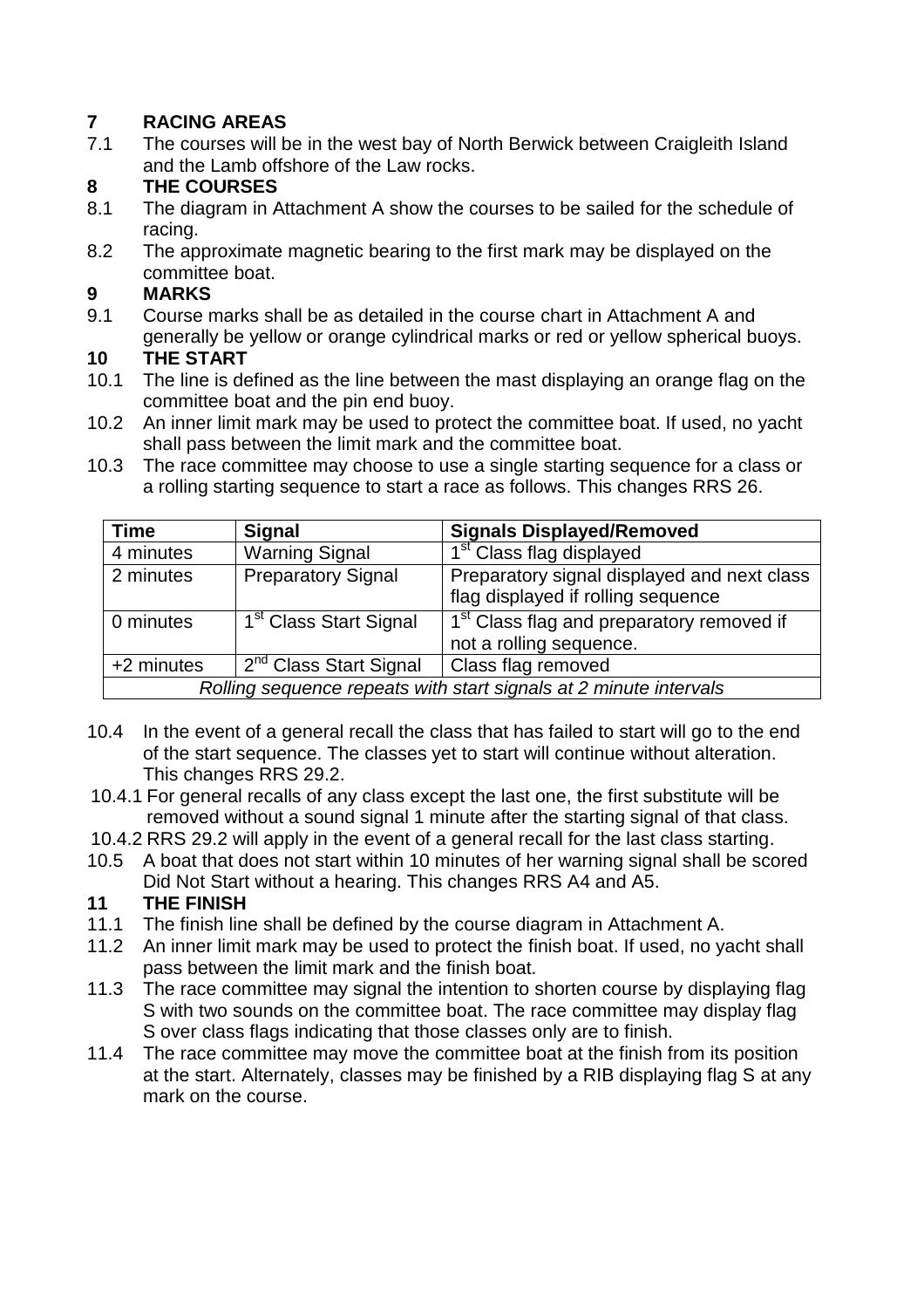## **12 PENALTY SYSTEM**

- 12.1 In the event that a boat breaks rule 31, touching a mark, they shall take their penalty, if applicable, as per their class rules, only if they have their own class start and are not sailing in the general handicap fleet.
- 12.2 If a boat who is sailing in a general handicap fleet breaks rule 31, touching a mark, they shall exonerate themselves by taking a one-turn penalty.

#### **13 TIME LIMITS AND TARGETS**

- 13.1 The target time for the first boat finishing in each class will be 45 minutes and the mark 1 time limit will be 30 minutes. If no boat has passed mark 1 within the mark 1 time limit the race will be abandoned. Failure to meet these target times will not be grounds for redress. This changes RRS 62.1(a)
- 13.2 The race committee may finish boats failing to finish within 30 minutes after the first boat sails the course and finishes by their observed position on the course. This changes RRS 35, A4 and A5.

## **14 PROTESTS AND REQUESTS FOR REDRESS**

14.1 Protests, in accordance with RRS 60, shall be written on the standard forms available from the ELYC race office and lodged not more than 60 minutes after the finishing time of the last boat in the last race of the day. Protest hearings will commence as soon as possible thereafter. The protests to be heard will be posted on the notice board at the end of the protest time limit.

#### **15 SCORING**

- 15.1 One race is required to be completed to constitute a series.
- 15.1.1 When fewer than four races have been completed, a boat's series score will be the total of her race scores.
- 15.1.2 When from four to six races have been completed, a boat's series score will be the total of her race scores excluding her worst score.
- 15.2 If different classes start together and are in one race, results will be determined using the Portsmouth Yardstick system and average lap times.

#### **16 SAFETY REGULATIONS**

16.1 A boat that retires from a race shall notify the race committee as soon possible.

#### **17 REPLACEMENT OF CREW OR EQUIPMENT**

17.1 Substitution of competitors will not be allowed without prior written approval of the race committee.

#### **18 RADIO COMMUNICATION**

18.1 Except in an emergency, a boat that is racing shall not make voice or or data transmissions and shall not receive voice or data communications that is not available to all boats.

#### **19 PRIZES**

19.1 Prizes will be presented at the prize-giving that will take place on Sunday in the bar or marquee after racing.

## **20 DISCLAIMER OF LIABILITY**

20.1 Competitors participate in the regatta entirely at their own risk. See RRS 4, Decision to Race. The organizing authority will not accept any liability for material damage or personal injury or death sustained in conjunction with you or prior to, during, or after the regatta.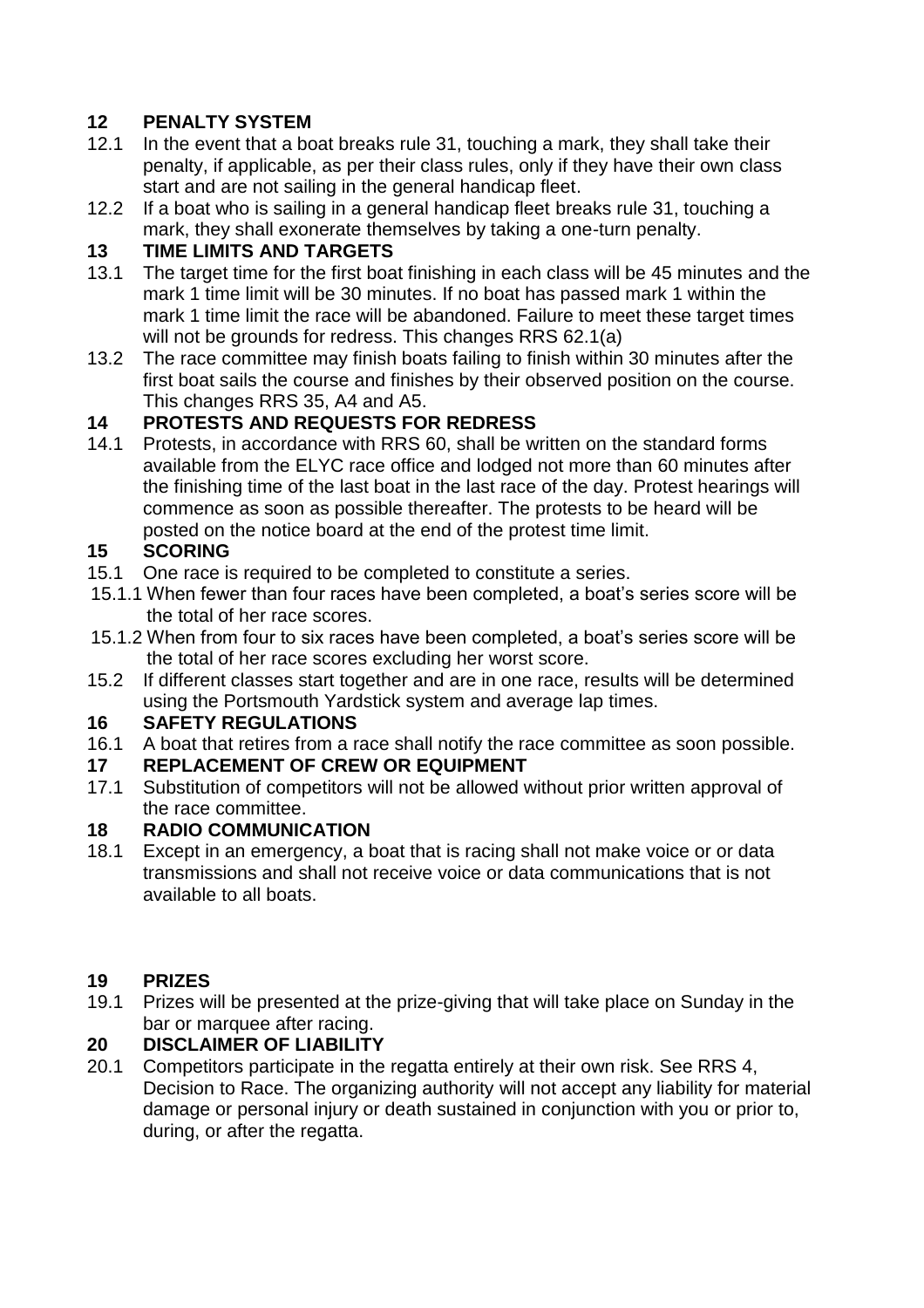# **21 INSURANCE**

21.1 Each participating boat shall be insured with valid third-party liability insurance with minimum cover of £3,000,000.